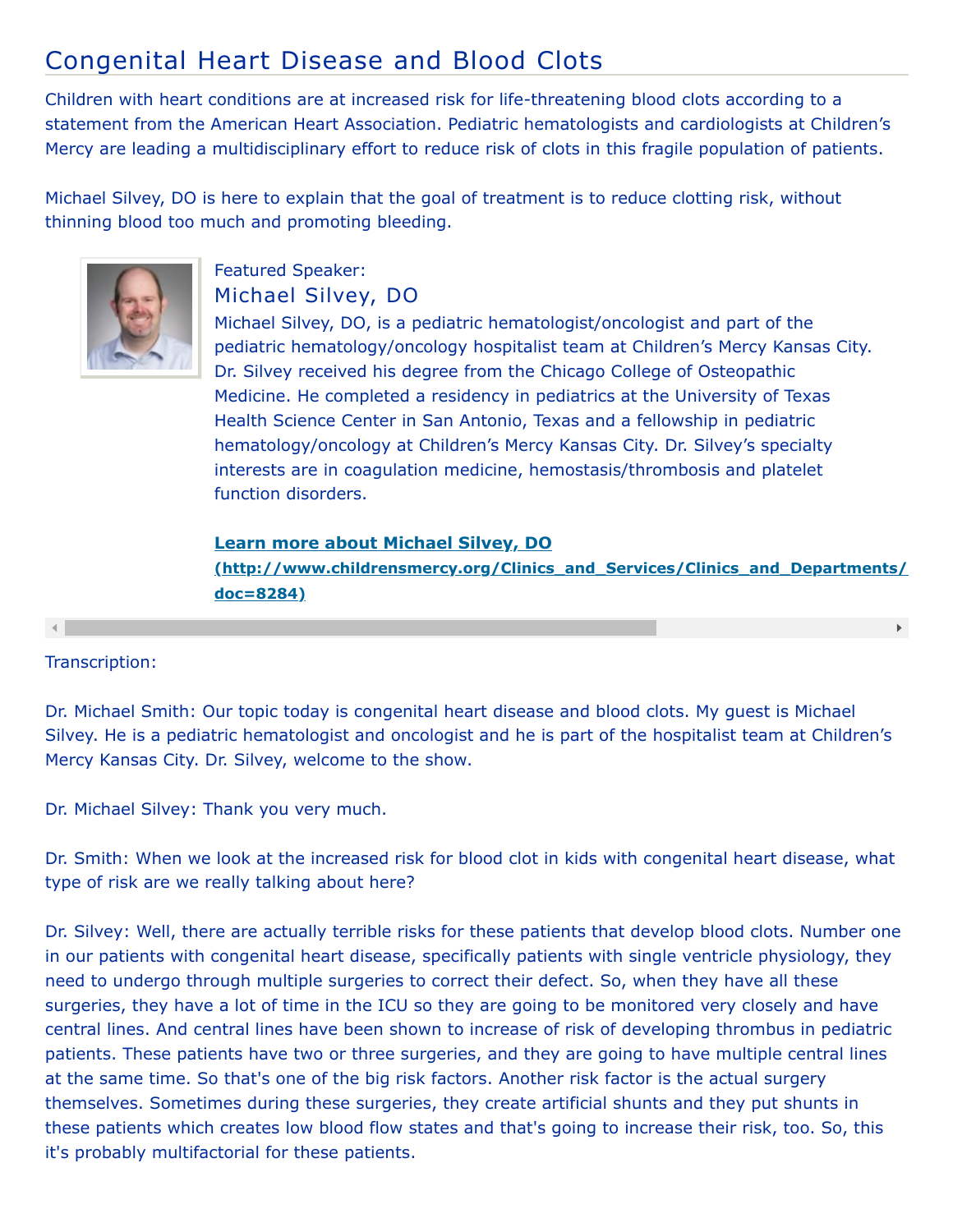Dr. Smith: So, Children's Mercy now is taking what you guys are taking a multi-disciplinarial effort or approach to handling this in this patient population. Tell us a little bit about how you guys approach children that are at risk for the blood clots and how you treat them and what kind of improvements and outcomes you've made.

Dr. Silvey: Trying to figure out who's at risk for blood clots in pediatric patients is really hard to predict at this point in time just because we don't have any data on that just yet. So, we are really trying to focus on identifying patients who are at risk of developing blood clots. For patients on the floor, we make sure the teams are aware if they are immobilized. We either make sure that they are either moving around or they have some sort of prophylaxis, just trying to prevent them from having blood clots. So, we work with the hospitalists all the time with that. We work on our external hem/onc service as well in strategies in trying to prevent this and the ICU does a great job, too, as well, in thinking about that every time they are around. Is this patient at risk of developing a DVT? Do we need to do something about that? We work hand-in-hand with a lot of services to try to prevent the development of these blood clots.

Dr. Smith: How many patients do you guys see every year that you have to treat for blood clot or that you are following because they might be at risk?

Dr. Silvey: We see about, I would say, around seventy to eighty new blood clots a year in the hospital. Those are patients that come into the hospital admitted for blood clots or develop blood clots while they are in the hospital. And, over the past three or four years we keep on seeing those numbers slowly increasing over time.

Dr. Smith: So, here, Dr. Silvey, obviously, this is a serious complication for these children and we definitely want to identify them. Prevent the clot in first place but if they get it, it can have horrible consequences in this patient population, right? Where do you see the future of this going? Are there any new treatments, new screening tools out there? Where does Children's Mercy kind of stand as an innovator in this?

Dr. Silvey: The biggest question we really need to ask is, what puts these patients at risk of developing blood clots? And, again, like I said, there is really no data out there. You mentioned a screening tool. We don't have a screening tool right now. One of the things that we have done is, we've actually partnered up with the Children's Hospital of Los Angeles, The Children's Hospital of Colorado and the Children's Hospital of Orange County and we are part of what's called "The Children's Hospital Acquired Thrombosis Registry" or the "CHAT registry". And what we are doing is right now we are looking retrospectively at patients who did develop blood clots in the hospital and try to identify specific certain markers in the central line infections, surgeries, what types of surgeries, What could have increased the risk of developing blood clots. And once we have collected enough patient data, hopefully, we'll be able to develop a nice screening tool to help try prove and see, okay. This patient had surgery this date and had a central line on this date. This patient is at risk of developing clots versus another different type of patient. We are partnering up with them to kind of help develop this screening tool and, hopefully, use that prospectively to see this is what we really need to do for these patients.

Dr. Smith: When you are able to put all this together, you'll be able to review kind of what that patient has gone through. Maybe you end up giving them a number. This person's at "X" risk for a blood clot